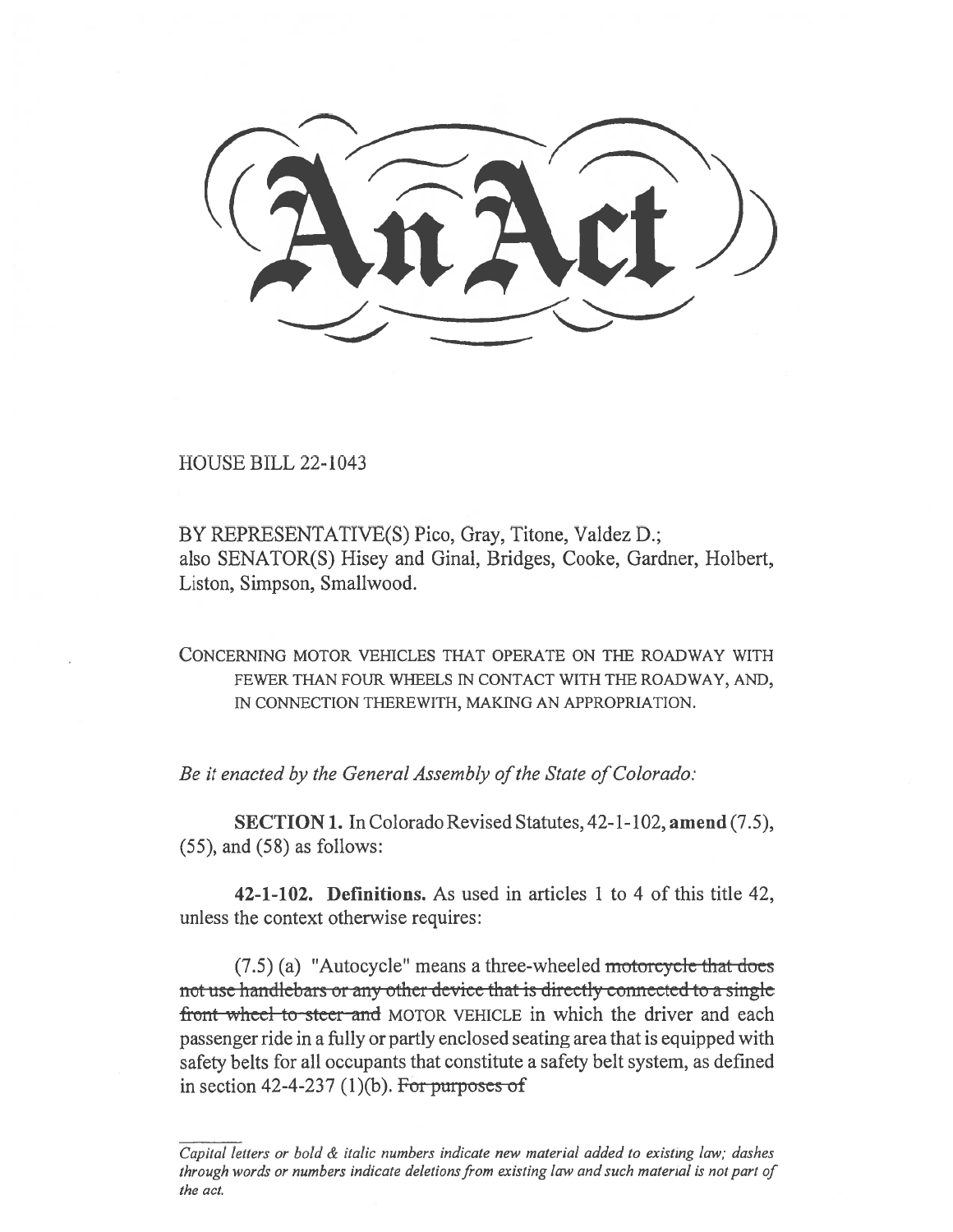(b) As USED IN this subsection (7.5), "partly enclosed seating area" means a seating area that is entirely or partly surrounded on the sides by the frame or body of a vehicle but is not fully enclosed.

 $(55)$  (a) "Motorcycle" means an autocycle or a motor vehicle that:

(I) Uses handlebars or any other device connected to the front wheel OR WHEELS to steer;

(II) HAS A SEAT THE RIDER SITS ASTRIDE; and

(III) that Is designed to travel on not more than three wheels in contact with the ground.

(b) except that the term "MOTORCYCLE" does not include a farm tractor, low-speed electric vehicle, or low-power scooter.

(58) "Motor vehicle" means any self-propelled vehicle that is designed primarily for travel on the public highways and that is generally and commonly used to transport persons and property over the public highways, or a low-speed electric vehicle, OR AN AUTOCYCLE; except that the term does not include electrical assisted bicycles, electric scooters, low-power scooters, wheelchairs, or vehicles moved solely by human power. For the purposes of the offenses described in sections 42-2-128, 42-4-1301, 42-4-1301.1, and 42-4-1401 for farm tractors and off-highway vehicles, as defined in section 33-14.5-101 (3), operated on streets and highways, "motor vehicle" includes a farm tractor or an off-highway vehicle that is not otherwise classified as a motor vehicle. For the purposes of sections 42-2-127, 42-2-127.7, 42-2-128, 42-2-138, 42-2-206, 42-4-1301, and 42-4-1301.1, "motor vehicle" includes a low-power scooter.

SECTION 2. In Colorado Revised Statutes, 42-2-103, amend  $(1)(b)$ ,  $(1)(d)$ , and  $(1)(e)$ ; and **repeal**  $(2.5)$  as follows:

42-2-103. Motorcycles - autocycles - low-power scooters driver's license required. (1) (b) The department shall require an applicant for a general motorcycle endorsement to demonstrate the applicant's ability to exercise ordinary and reasonable care and control in the operation of a motorcycle. that is not an autocycle. The department shall

## PAGE 2-HOUSE BILL 22-1043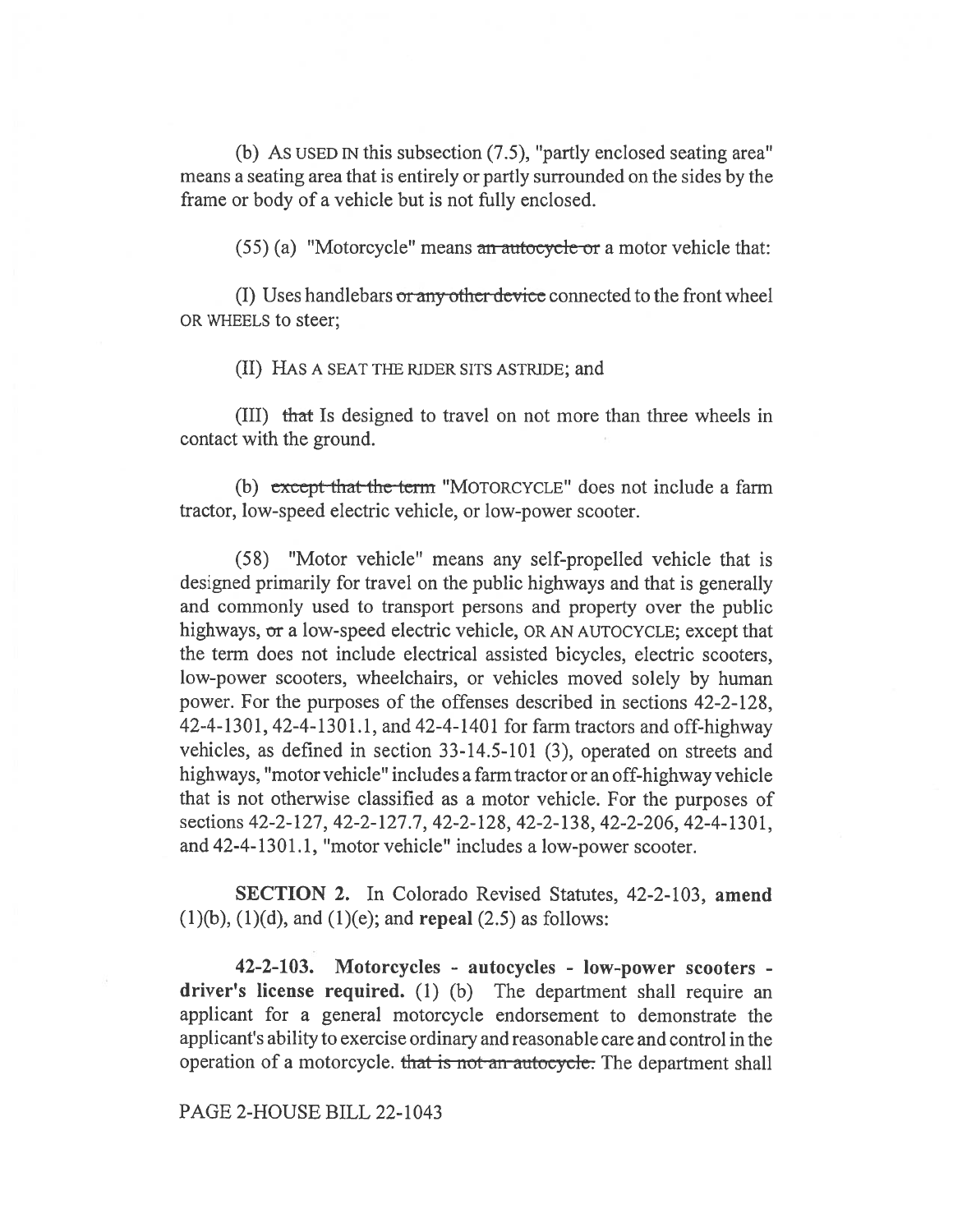also require an applicant for a limited three-wheel motorcycle endorsement to demonstrate the applicant's ability to exercise ordinary and reasonable care and control in the operation of a three-wheel motorcycle. that is not an autocycle.

(d) Except as provided in subsection  $(1)(e)$  of this section, a person with only a limited three-wheel motorcycle endorsement may drive a three-wheel motorcycle that is not an autocycle but shall not drive a two-wheel motorcycle on a roadway.

(e) A DRIVER OF AN AUTOCYCLE SHALL POSSESS A VALID DRIVER'S LICENSE OR MINOR DRIVER'S LICENSE. The driver of  $\alpha$  motorcycle AN AUTOCYCLE need not obtain a two- or three-wheel motorcycle endorsement. if the motorcycle is an autocycle or if the motorcycle has:

 $(H)$  Three wheels;

gn speed of twenty-five miles per hour or less;

(HI) A windshield; and

(IV) Seat belts:

 $(2.5)$  An operator of an autocycle shall possess a valid driver's e or minor driver's license.

SECTION 3. In Colorado Revised Statutes, 42-4-232, amend (1)(a) and (1)(b) introductory portion as follows:

42-4-232. Minimum safety standards for motorcycles, autocycles, and low-power scooters. (1) (a) Except as provided in paragraph (b) of this subsection  $(1)$  SUBSECTION  $(1)(b)$  OF THIS SECTION, a person shall not drive a motorcycle, AUTOCYCLE, or low-power scooter on a public highway unless the person and any passenger thereon IN OR ON THE MOTORCYCLE, AUTOCYCLE, OR LOW-POWER SCOOTER is wearing goggles or eyeglasses with lenses made of safety glass or plastic; except that this subsection (1) does not apply to a person wearing a helmet containing eye protection made of safety glass or plastic.

(b) A person driving or riding  $\alpha$  motorcycle AN AUTOCYCLE need not

PAGE 3-HOUSE BILL 22-1043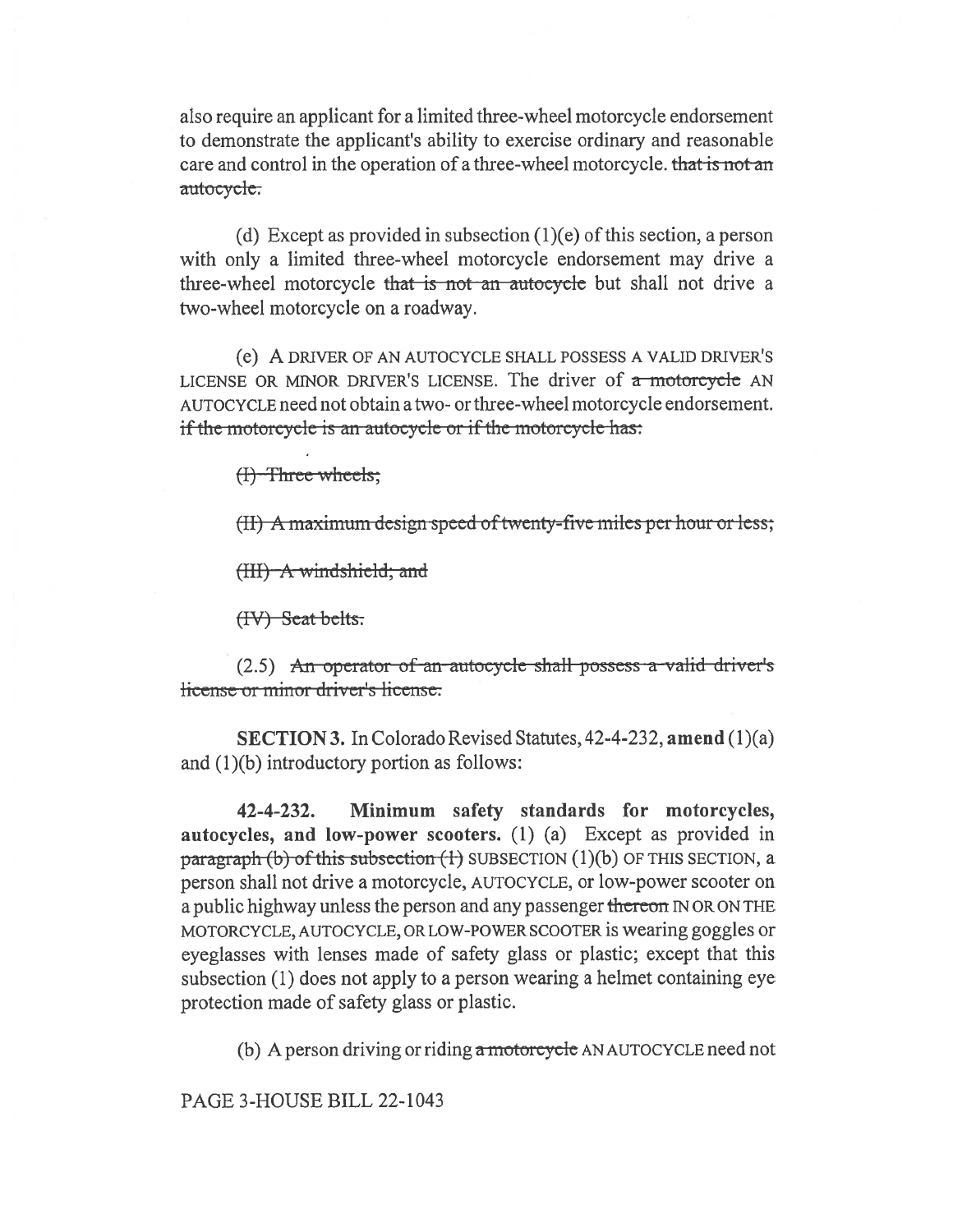wear eye protection if the motorcycle AUTOCYCLE has:

SECTION 4. In Colorado Revised Statutes, 42-4-1502, amend (1),  $(4)$ ,  $(4.5)(a)$  introductory portion,  $(4.5)(a)(III)$ , and  $(4.5)(c)$  introductory portion as follows:

42-4-1502. Motorcycles and autocycles - protective helmet. (1) A person operating DRIVING a motorcycle OR AUTOCYCLE shall ride only upon the permanent and regular seat attached thereto, and such operator TO THE MOTORCYCLE OR AUTOCYCLE. THE DRIVER OF A MOTORCYCLE OR AN AUTOCYCLE shall not carry any other person, nor shall any other AND ANOTHER person SHALL NOT ride on a motorcycle OR AUTOCYCLE, unless such motorcycle THE MOTORCYCLE OR AUTOCYCLE is designed to carry more than one person. In which event IF A MOTORCYCLE OR AUTOCYCLE IS DESIGNED TO CARRY MORE THAN ONE PERSON, a passenger may ride upon the permanent seat if THE PERMANENT SEAT IS designed for two persons or upon another seat firmly attached to the motorcycle OR AUTOCYCLE at the rear or side of the operator.

(4) No-operator A DRIVER shall NOT carry any person, nor shall any AND ANOTHER person SHALL NOT ride, in a position that will interfere with the operation or control of the motorcycle OR AUTOCYCLE or the view of the operator.

 $(4.5)$  (a) Except as provided in paragraph (c) of this subsection  $(4.5)$ SUBSECTION  $(4.5)(c)$  OF THIS SECTION, a person shall not drive or ride as a passenger on a motorcycle, AUTOCYCLE, or low-power scooter on a roadway unless:

(III) The protective helmet is secured properly on the person's head with a chin strap while the motorcycle, AUTOCYCLE, OR LOW-POWER SCOOTER is in motion.

(c) A person driving or riding a motorcycle AN AUTOCYCLE need not wear a helmet if the motorcycle AUTOCYCLE has:

SECTION 5. In Colorado Revised Statutes, 42-4-1503, amend (2) and (3) as follows:

42-4-1503. Operating motorcycles and autocycles on roadways

PAGE 4-HOUSE BILL 22-1043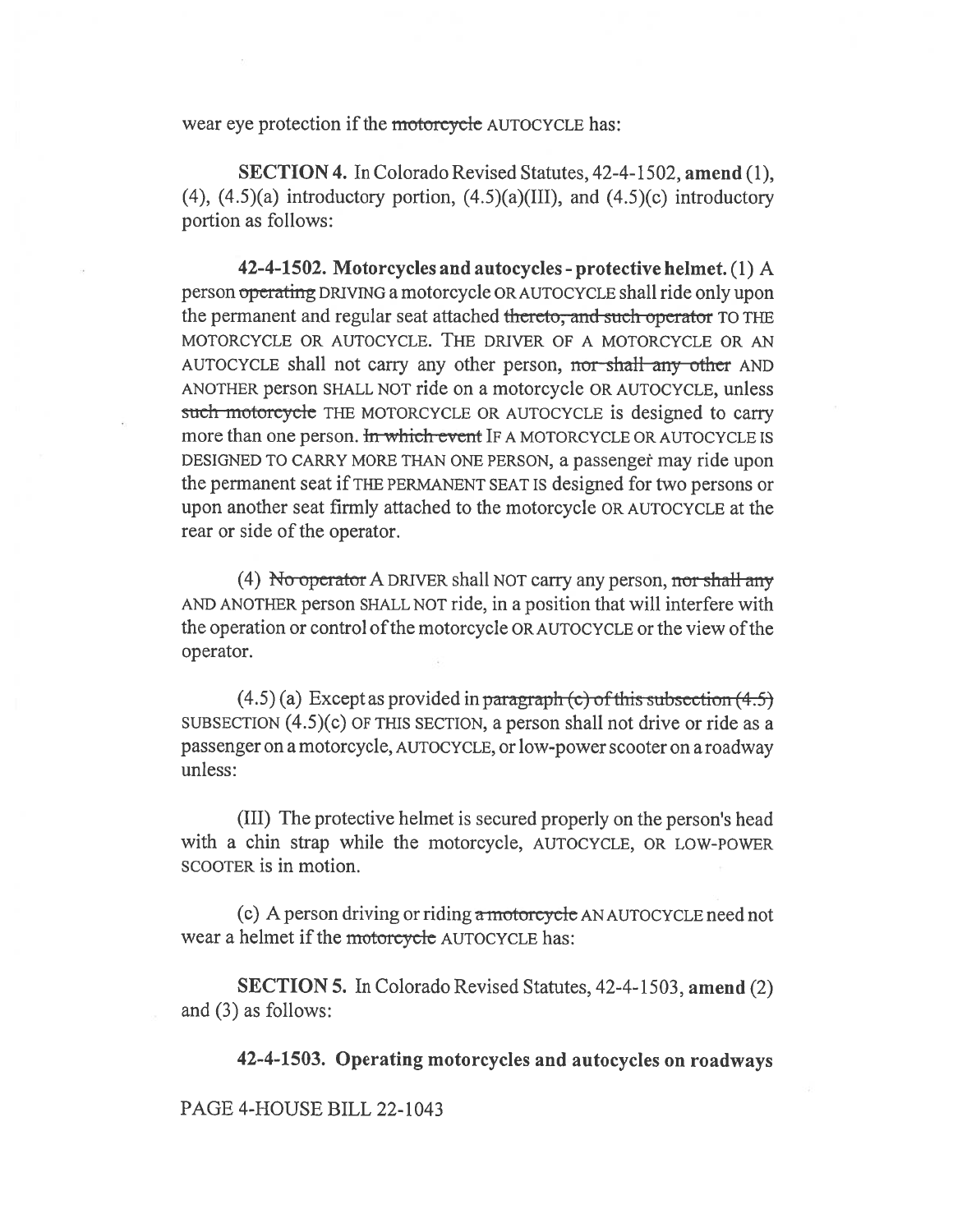laned for traffic. (2) The operator of a motorcycle OR AUTOCYCLE shall not overtake or pass in the same lane occupied by the vehicle being overtaken.

(3)  $\overline{N\sigma}$  A person shall NOT operate a motorcycle OR AUTOCYCLE between lanes of traffic or between adjacent lines or ROWS of vehicles.

SECTION 6. In Colorado Revised Statutes, 10-4-635, amend (4) introductory portion and (4)(a) as follows:

10-4-635. Medical payments coverage - exceptions - definitions. (4) This section shall DOES not apply to:

(a) A person obtaining an automobile liability or motor vehicle policy insuring against loss resulting from the ownership, maintenance, or use of a motorcycle, AUTOCYCLE, low-power scooter, or toy vehicle, as defined in section 42-1-102;  $C.R.S.,$  a snowmobile, as defined in section 33-14-101; C.R.S., or any vehicle designed primarily for use off the road or on rails;

SECTION 7. In Colorado Revised Statutes, 42-3-116, amend  $(6)(b)(II)$  as follows:

42-3-116. Manufacturers or dealers - fees - rules - definition penalty. (6) (b) (II) The DEPARTMENT SHALL ESTABLISH AND ANNUALLY ADJUST THE annual fee for full-use dealer plates shall be established and adjusted annually by the department based on the average of specific ownership taxes and registration fees paid for passenger vehicles and light-duty trucks that are seven model years old or newer and that were registered during the one-year period preceding January 1 of each year. Such THE DEPARTMENT SHALL PRORATE THE annual fee shall be prorated on a monthly basis. The DEPARTMENT SHALL ESTABLISH AND ANNUALLY ADJUST THE annual fee for full-use dealer plates for motorcycles shall be established and adjusted annually by the department AND AUTOCYCLES based on the average of specific ownership taxes and registration fees paid for motorcycles AND AUTOCYCLES that are seven model years old or newer and that were registered during the one-year period preceding January 1 of each year. Such THE DEPARTMENT SHALL PRORATE THE annual fee for motorcycles shall be prorated AND AUTOCYCLES on a monthly basis.

PAGE 5-HOUSE BILL 22-1043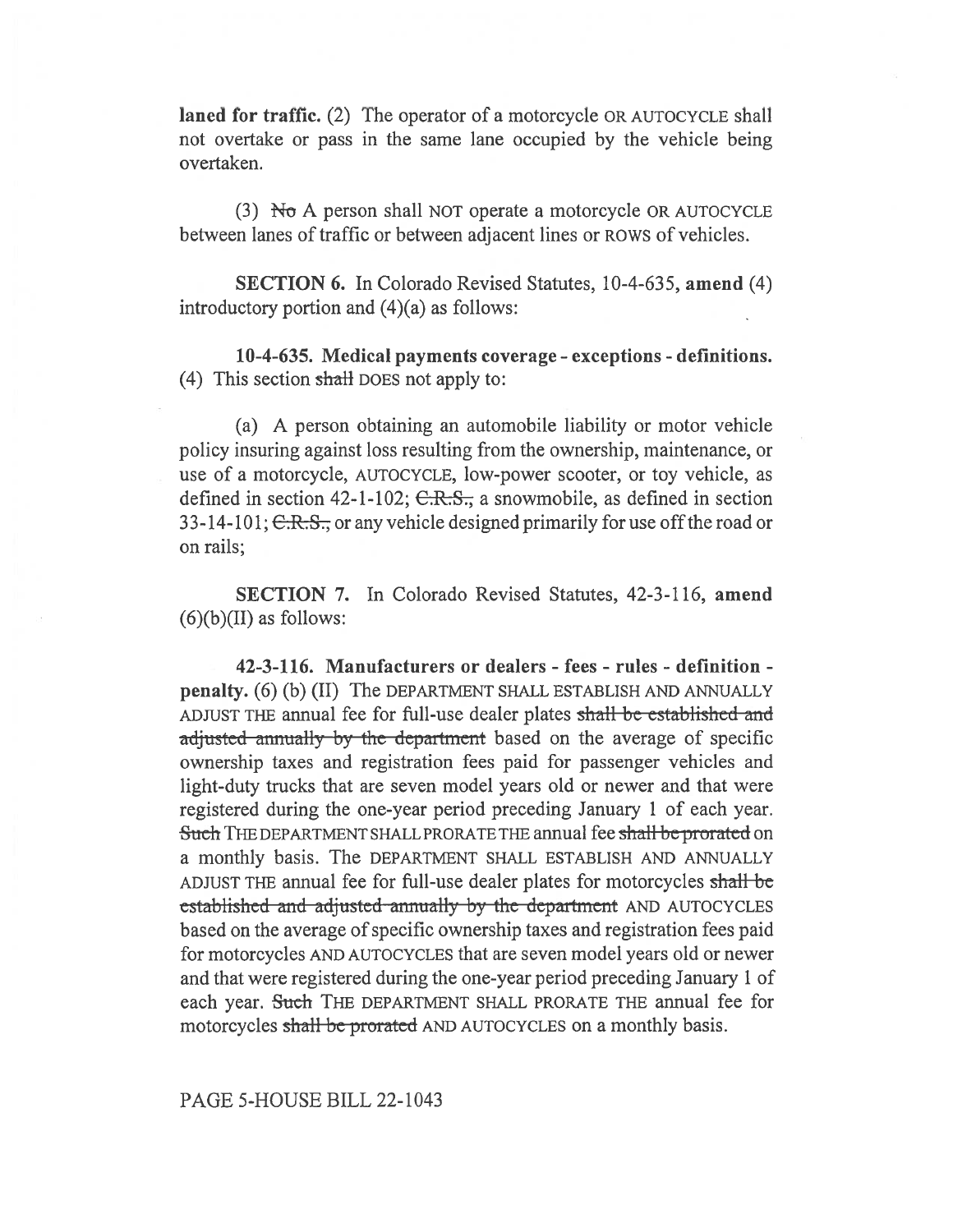SECTION 8. In Colorado Revised Statutes, 42-3-201, amend  $(1)(a)(I)(D)$  and  $(1)(a)(I)(E)$ ; and add  $(1)(a)(I)(G)$  and  $(1)(a)(IV)$  as follows:

42-3-201. Number plates furnished - style - periodic reissuance - tabs - rules. (1) (a) (I) The department shall issue to every owner whose vehicle is registered two number plates; except that the department shall issue one number plate for the following:

(D) A vehicle drawn by a motor vehicle; or

(E) An item of special mobile machinery; OR

(G) AN AUTOCYCLE.

(IV) THE DEPARTMENT SHALL ISSUE AN AUTOCYCLE A MOTORCYCLE LICENSE PLATE.

SECTION 9. In Colorado Revised Statutes, 42-3-202, amend (1)(a) as follows:

42-3-202. Number plates furnished to be attached - penalty.  $(1)$  (a) (I) EXCEPT AS PROVIDED IN SUBSECTION  $(1)(a)(II)$  OF THIS SECTION, the owner shall attach the number plates assigned to a self-propelled vehicle other than a motorcycle or street rod vehicle, to the vehicle with one in the front and the other in the rear.

(II) The owner shall attach the number plate assigned to ANY OF THE FOLLOWING VEHICLES TO THE REAR OF THE VEHICLE:

(A) A motorcycle;

(B) AN AUTOCYCLE;

(C) A street rod vehicle;

(D) A trailer, semitrailer, OR other vehicle drawn by a motor vehicle;

or

 $(E)$  Special mobile machinery, to the rear of the vehicle.

PAGE 6-HOUSE BILL 22-1043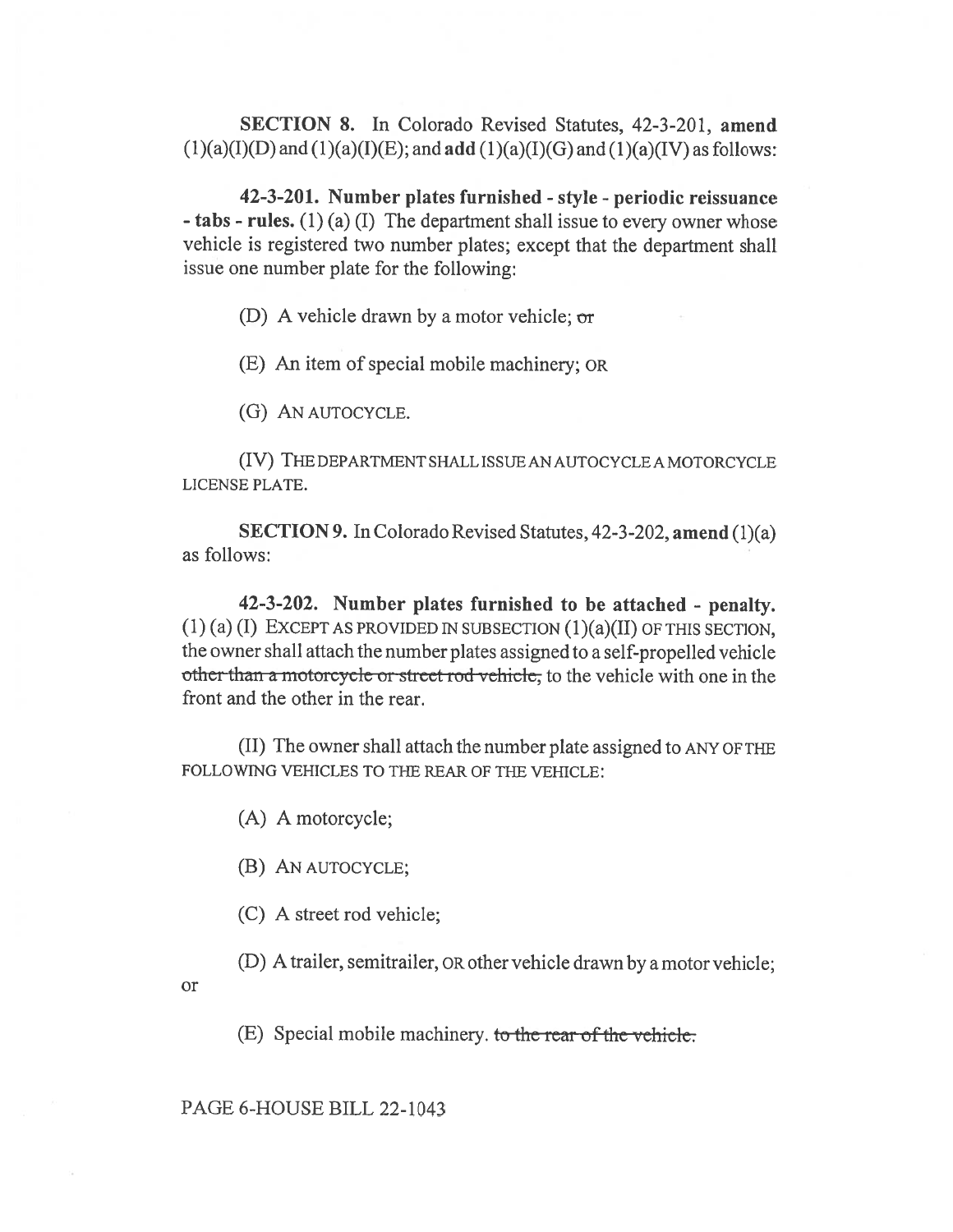(III) The owner shall display number plates during the current registration year, except as otherwise provided in this article 3.

SECTION 10. In Colorado Revised Statutes, 42-3-304, amend (5) and  $(6)(a)$  as follows:

42-3-304. Registration fees - passenger-mile taxes - clean screen fund - pilot program - report - rules - definitions. (5) In lieu of registering each vehicle separately, a dealer in motorcycles OR AUTOCYCLES shall pay to the department an annual registration fee of twenty-five dollars for the first license plate issued pursuant to section 42-3-116 (1), a fee of seven dollars and fifty cents for each additional license plate  $\overline{so}$  issued up to and including five such plates, and a fee of ten dollars for each license plate so issued in excess of five.

(6) In lieu of registering each vehicle separately:

(a) A dealer in motor vehicles, trailers, and semitrailers, except dealers in motorcycles OR AUTOCYCLES, shall pay to the department an annual fee of thirty dollars for the first license plate issued pursuant to section 42-3-116 (1), and a fee of seven dollars and fifty cents for each additional license plate  $\infty$  issued up to and including five, and a fee of ten dollars for each license plate so issued in excess of five; and

SECTION 11. In Colorado Revised Statutes, 42-3-306, amend (2) introductory portion and (2)(a) as follows:

42-3-306. Registration fees - passenger and passenger-mile taxes - fee schedule. (2) Fees for the annual registration of passenger-carrying motor vehicles shall be ARE as follows:

(a) Motorcycles AND AUTOCYCLES, three dollars;

SECTION 12. In Colorado Revised Statutes, 42-3-310, amend (4) as follows:

42-3-310. Additional registration fees - apportionment of fees. (4) Two dollars and fifty cents of each annual vehicle registration fee imposed by sections 42-3-304 to 42-3-306, exclusive of the annual registration fees prescribed for motorcycles, AUTOCYCLES, trailer coaches,

PAGE 7-HOUSE BILL 22-1043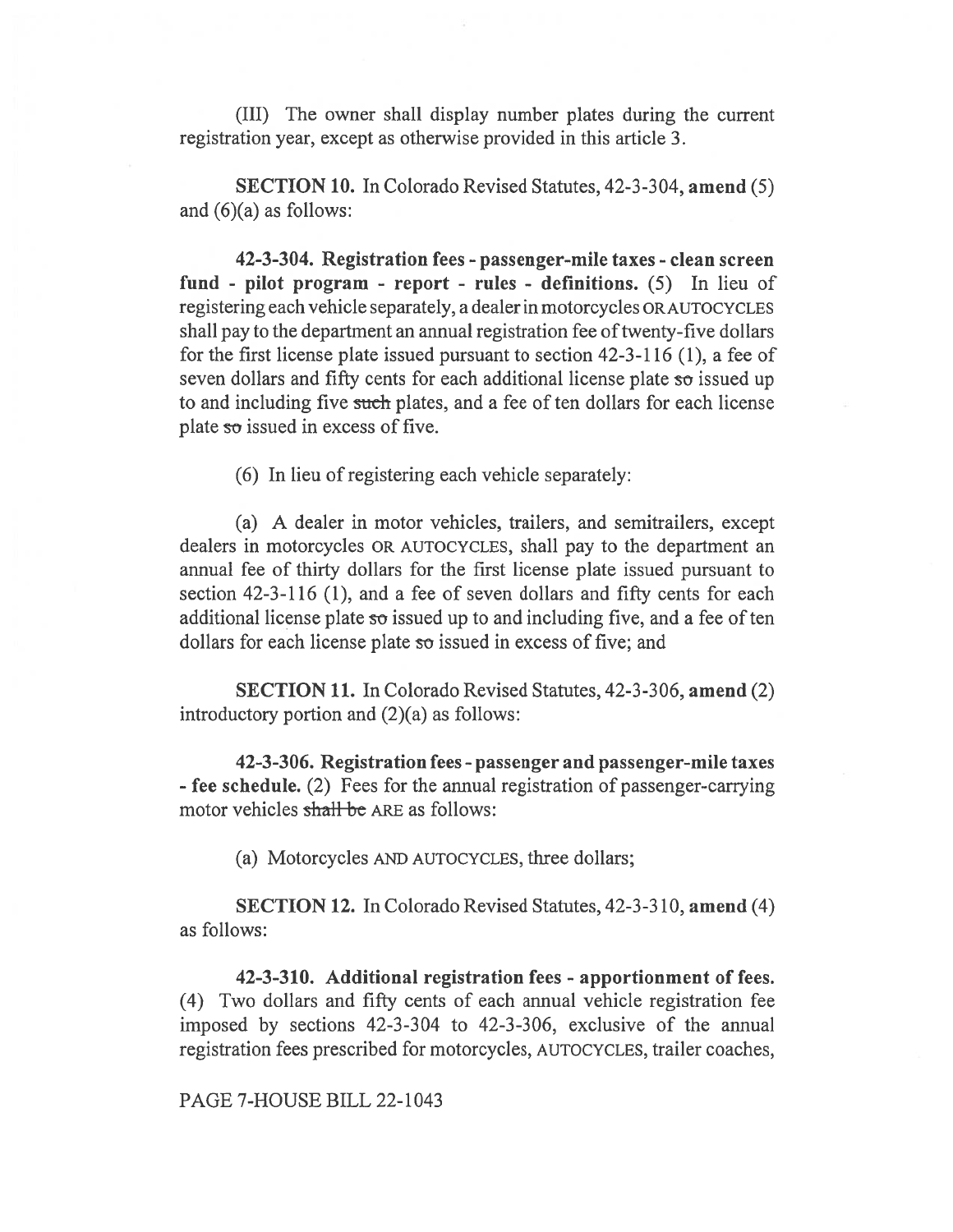special mobile machinery, and trailers having an empty weight of two thousand pounds or less and exclusive of a registration fee paid for a fractional part of a year, shall not be transmitted to the department but shall be paid over by the authorized agent, as collected, to the county treasurer, who shall credit the same to an account entitled "apportioned vehicle registration fees". On the tenth day of each month, the county treasurer shall apportion the balance in the account existing on the last day of the immediately preceding month between the county and the cities and incorporated towns located within the boundaries of the county on the basis of the record of rural and urban registrations that indicates the place of residence of each vehicle owner.

SECTION 13. In Colorado Revised Statutes, 42-4-205, amend (1) and (2) as follows:

42-4-205. Head lamps on motor vehicles - penalty. (1) Every motor vehicle, other than a motorcycle OR AUTOCYCLE, shall be equipped with at least two head lamps, with at least one on each side of the front of the motor vehicle. which THE head lamps shall comply with the requirements and limitations set forth in sections 42-4-202 and 42-4-204 to 42-4-231 and part 3 of this article ARTICLE 4 where applicable.

(2) Every motorcycle OR AUTOCYCLE shall be equipped with at least one and not more than two head lamps that shall comply with the requirements and limitations of sections 42-4-202 and 42-4-204 to 42-4-231 and part 3 of this article ARTICLE 4 where applicable.

SECTION 14. In Colorado Revised Statutes, 42-4-206, amend (5) as follows:

42-4-206. Tail lamps and reflectors - penalty. (5) Every new motor vehicle sold ON AND AFTER JANUARY 1, 1958, and operated on and after January 1, 1958, upon a highway shall carry on the rear, whether as a part of the tail lamps or separately, two red reflectors; except that every motorcycle OR AUTOCYCLE shall carry at least one reflector meeting the requirements of this section, and vehicles of the type mentioned in section 42-4-207 shall be equipped with reflectors as required in those sections applicable thereto THIS PART 2.

SECTION 15. In Colorado Revised Statutes, 42-4-208, amend (2)

## PAGE 8-HOUSE BILL 22-1043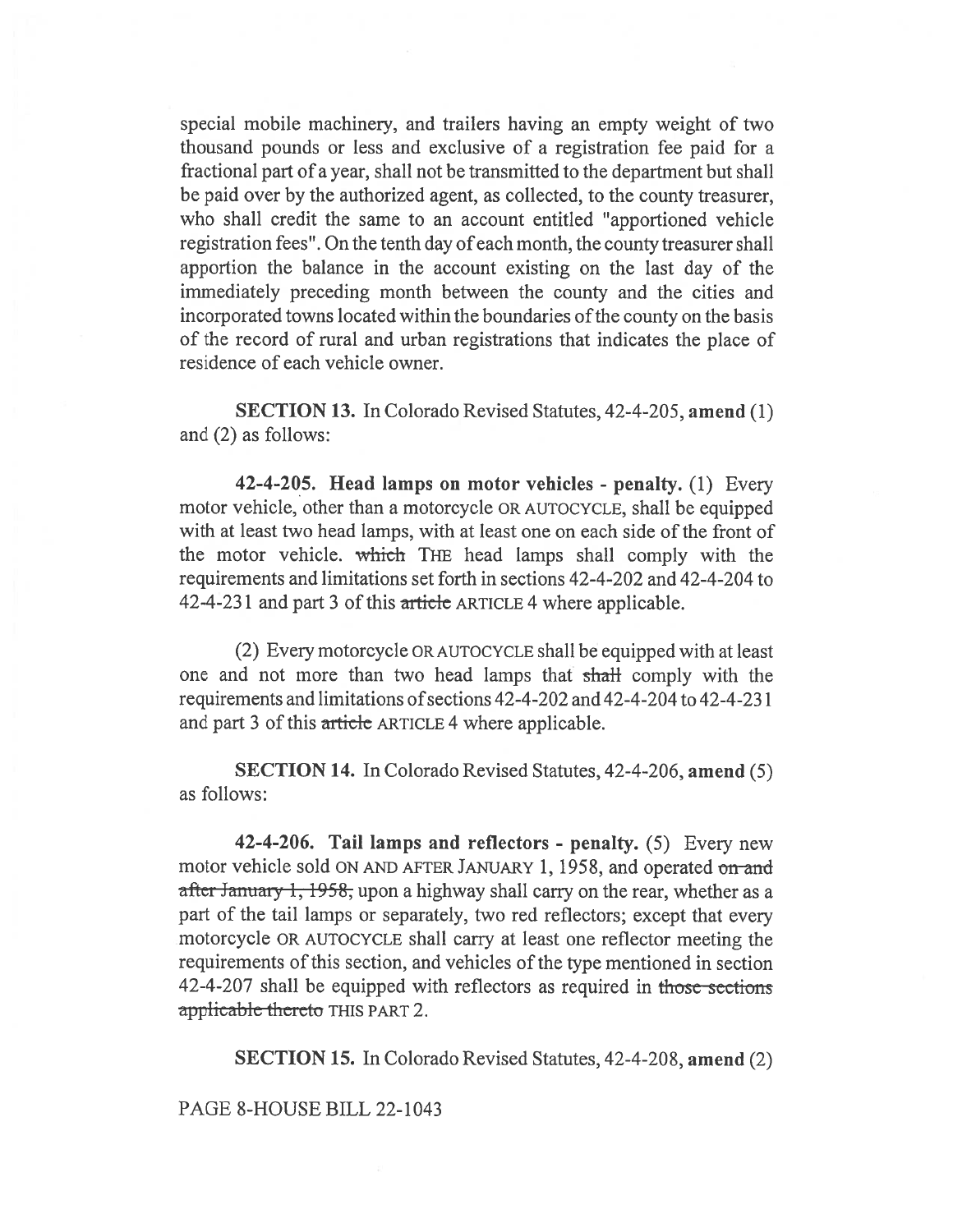and (3) as follows:

42-4-208. Stop lamps and turn signals - penalty. (2)  $H<sub>o</sub>$  A person shall NOT sell or offer for sale or operate on the highways any motor vehicle registered in this state and manufactured or assembled after January 1, 1958, unless it is equipped with at least two stop lamps meeting the requirements of section 42-4-215 (1); except that a motorcycle OR AUTOCYCLE manufactured or assembled after said date shall JANUARY 1, 1958, MUST be equipped with at least one stop lamp meeting the requirements of section 42-4-215 (1).

(3) No A person shall NOT sell or offer for sale or operate on the highways any motor vehicle, trailer, or semitrailer registered in this state and manufactured or assembled after January 1, 1958, and no A person shall NOT operate any motor vehicle, trailer, or semitrailer on the highways when the distance from the center of the top of the steering post to the left outside limit of the body, cab, or load of such THE motor vehicle exceeds twenty-four inches, unless it is equipped with electrical turn signals meeting the requirements of section 42-4-215 (2). This subsection (3) shall DOES not apply to any motorcycle, AUTOCYCLE, or low-power scooter.

SECTION 16. In Colorado Revised Statutes, 42-4-216, amend (1) introductory portion and (2) as follows:

42-4-216. Multiple-beam road lights - penalty. (1) Except as provided in this article ARTICLE 4, the head lamps or the auxiliary driving lamp or the auxiliary passing lamp or combination thereof OF LAMPS on motor vehicles, other than motorcycles, AUTOCYCLES, or low-power scooters, shall be so arranged SO that the driver may select at will between distributions of light projected to different elevations, and such THE lamps may, in addition, be so arranged so that such THE selection can be made automatically, subject to the following limitations:

(2) A new motor vehicle, other than a motorcycle, AUTOCYCLE, or low-power scooter, that has multiple-beam road-lighting equipment shall be equipped with a beam indicator, which shall be lighted whenever the uppermost distribution of light from the head lamps is in use and shall not otherwise be lighted. Said THE indicator shall be so designed and located SO that when lighted it will be readily visible without glare to the driver of the vehicle so equipped.

PAGE 9-HOUSE BILL 22-1043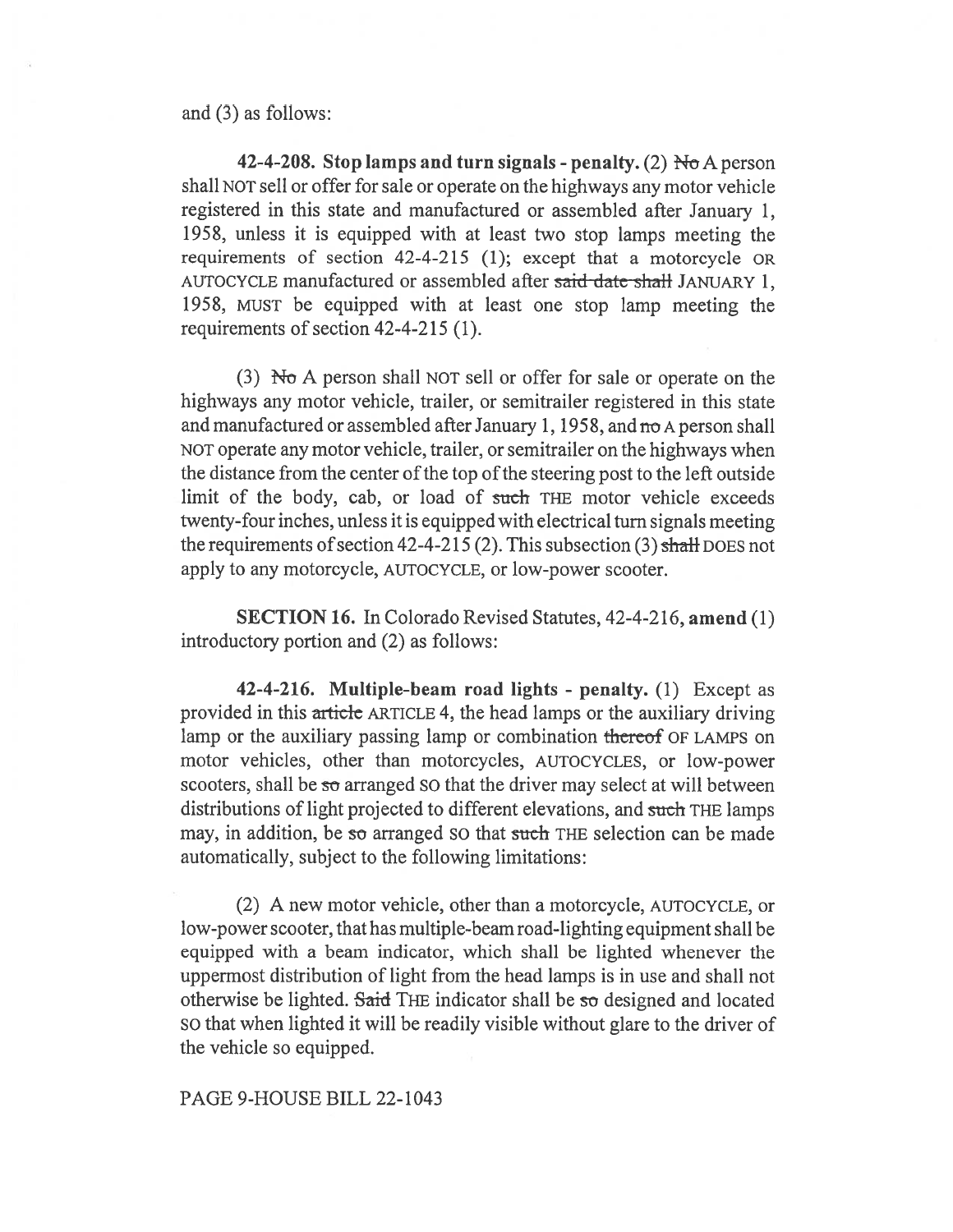SECTION 17. In Colorado Revised Statutes, 42-4-223, amend  $(1)(a)$  and  $(1)(b)$  as follows:

42-4-223. Brakes - penalty. (1) Brake equipment required:

(a) Every motor vehicle, other than a motorcycle OR AUTOCYCLE, when operated upon a highway shall be equipped with brakes adequate to control the movement of and to stop and hold such THE vehicle, including two separate means of applying the brakes, each of which means shall be effective to apply the brakes to at least two wheels. If these two separate means of applying the brakes are connected in any way, they shall be so constructed SO that failure of any one part of the operating mechanism shall DOES not leave the motor vehicle without brakes on at least two wheels.

(b) Every motorcycle, AUTOCYCLE, and low-power scooter, when operated upon a highway, shall be equipped with at least one brake, which may be operated by hand or foot.

SECTION 18. In Colorado Revised Statutes, 42-4-236, amend  $(1)(a.8)$  as follows:

42-4-236. Child restraint systems required - definitions exemptions. (1) As used in this section, unless the context otherwise requires:

(a.8) "Motor vehicle" means a passenger car; a pickup truck; or a van, minivan, or sport utility vehicle with a gross vehicle weight rating of less than ten thousand pounds. "Motor vehicle" does not include motorcycles, that are not autocycles, low-power scooters, motorscooters, motorbicycles, motorized bicycles, and farm tractors and implements of husbandry designed primarily or exclusively for use in agricultural operations.

SECTION 19. In Colorado Revised Statutes, 42-4-237, amend  $(1)(b)$  as follows:

42-4-237. Safety belt systems - mandatory use - exemptions penalty - definitions. (1) As used in this section:

(b) "Safety belt system" means a system utilizing a lap belt, a

PAGE 10-HOUSE BILL 22-1043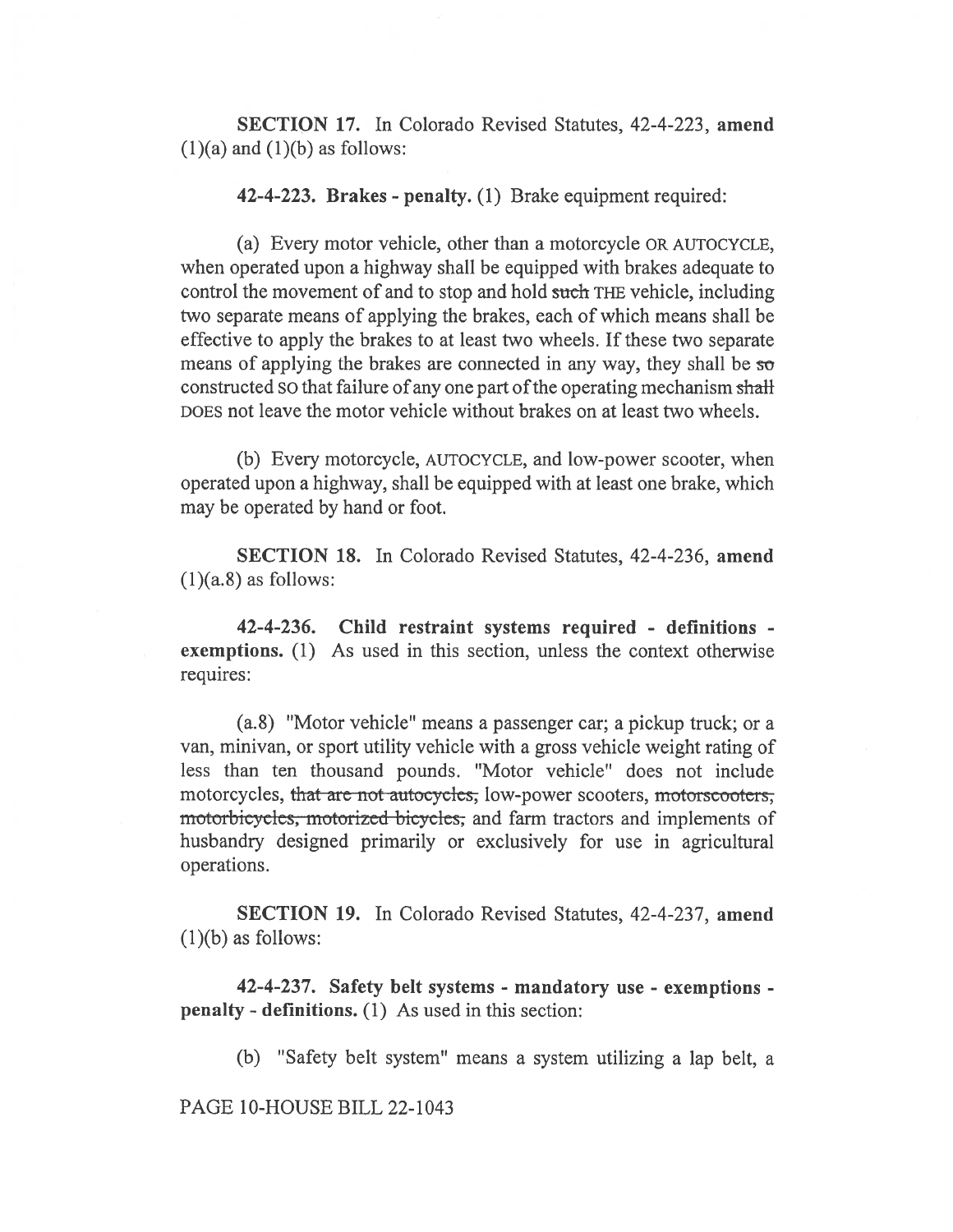shoulder belt, or any other belt or combination of belts installed in a motor vehicle or an autocycle to restrain drivers and passengers, which system conforms to federal motor vehicle safety standards.

SECTION 20. In Colorado Revised Statutes, amend 42-4-503 as follows:

42-4-503. Projecting loads on passenger vehicles - penalty. Except with regard to the operation of a motorcycle, AUTOCYCLE, bicycle, electrical assisted bicycle, or electric scooter, a person shall not operate a passenger-type vehicle on any highway with any load carried on the vehicle extending beyond the line of the fenders on the left side of the vehicle nor extending more than six inches beyond the line of the fenders on the right side of the vehicle. A person who violates this section commits a class B traffic infraction.

SECTION 21. In Colorado Revised Statutes, 42-4-612, amend  $(1)(a)$  as follows:

42-4-612. When signals are inoperative or malfunctioning penalty. (1) (a) When a driver approaches an intersection and faces a traffic control signal that is inoperative, that remains on steady red or steady yellow during several time cycles, or that does not recognize a motorcycle OR AUTOCYCLE that is operated by the driver, the provisions controlling entrance to a through street or highway from a stop sign or highway, as provided under section 42-4-703, apply until a police officer assumes control of traffic or until the traffic control signal resumes normal operation.

SECTION 22. In Colorado Revised Statutes, 42-4-1012, amend (2) as follows:

42-4-1012. High occupancy vehicle (HOV) and high occupancy toll (HOT) lanes - penalty. (2) A motorcycle OR AUTOCYCLE may be operated upon high occupancy vehicle lanes pursuant to section 163 of Public Law 97-424 THE "HIGHWAY IMPROVEMENT ACT OF 1982", PUB.L. 97-424, AS AMENDED, or upon high occupancy toll lanes, unless prohibited by official traffic control devices.

SECTION 23. In Colorado Revised Statutes, 42-4-1204, amend (8) as follows:

PAGE 11-HOUSE BILL 22-1043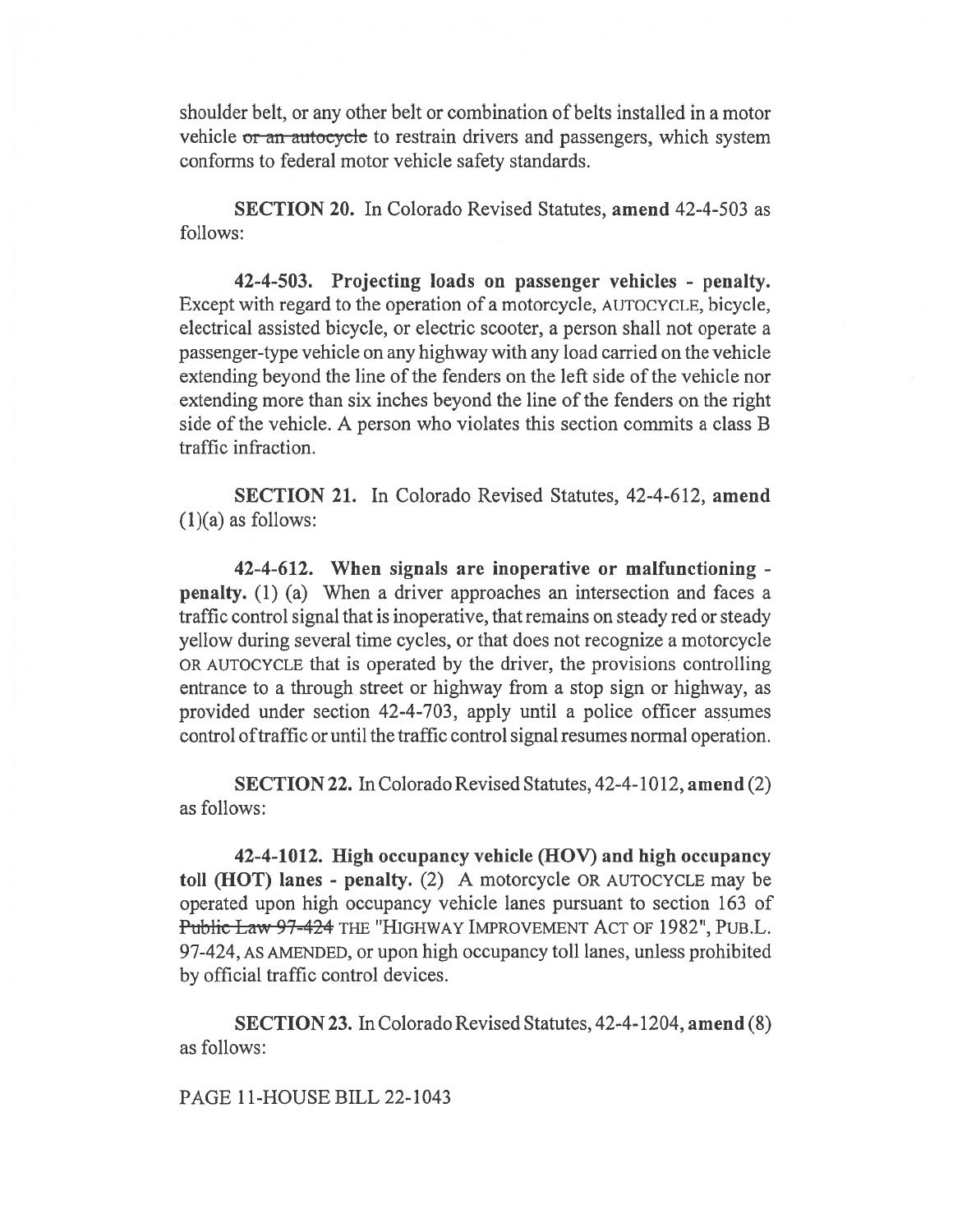42-4-1204. Stopping, standing, or parking prohibited in specified places - penalty. (8) A political subdivision may SHALL not adopt or enforce an ordinance or regulation that prohibits the parking of more than one motorcycle OR AUTOCYCLE within a space served by a single parking meter.

SECTION 24. In Colorado Revised Statutes, 42-4-1402.5, amend  $(1)(f)(XV)$  and  $(1)(f)(XVI)$ ; and add  $(1)(f)(XVII)$  as follows:

42-4-1402.5. Vulnerable road user - prohibition - violations and penalties - definition. (1) Definition. As used in this section, unless the context otherwise requires, "vulnerable road user" means:

(f) A person lawfully using any of the following on a public right-of-way, crosswalk, or shoulder of the roadway:

(XV) A baby stroller;  $\sigma r$ 

(XVI) A nonmotorized pull wagon; OR

(XVII) AN AUTOCYCLE.

SECTION 25. In Colorado Revised Statutes, amend 42-4-1501 as follows:

42-4-1501. Traffic laws apply to persons operating motorcycles and autocycles - special permits. (1) Every person operating a motorcycle OR AUTOCYCLE shall be granted all of the rights and shall be IS subject to all of the duties applicable to the driver of any other vehicle under this article ARTICLE 4, except as to special regulations in this article ARTICLE 4 and except as to those provisions of this article which ARTICLE 4 THAT by their nature can have no application ARE NOT APPLICABLE.

(2) For the purposes of a prearranged, organized special event and upon a showing that safety will be reasonably maintained, the department of transportation may grant a special permit exempting the operation of a motorcycle OR AUTOCYCLE from any requirement of this part 15.

SECTION 26. In Colorado Revised Statutes, amend 42-4-1504 as follows:

PAGE 12-HOUSE BILL 22-1043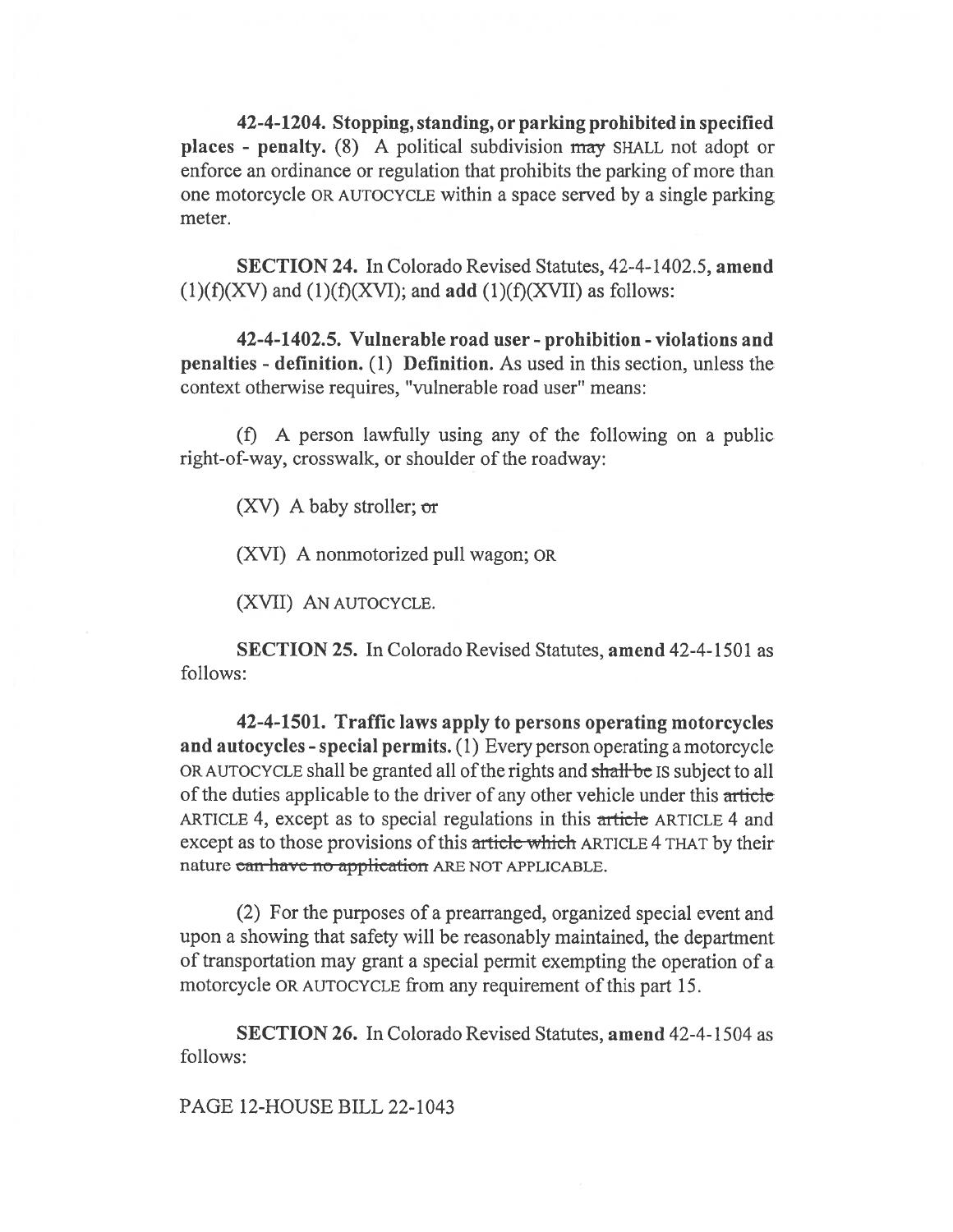42-4-1504. Clinging to other vehicles - penalty. No A person riding upon a motorcycle OR AUTOCYCLE shall NOT attach himself, herself, or the motorcycle OR AUTOCYCLE to any other vehicle on a roadway. Any person who violates any provision of this section commits a class A traffic infraction.

SECTION 27. In Colorado Revised Statutes, 42-4-1701, amend  $(4)(e)(III)$  as follows:

42-4-1701. Traffic offenses and infractions classified - penalties - penalty and surcharge schedule - repeal. (4) (e) (III) An additional twenty dollars is assessed for a violation of a traffic regulation pursuant to subsection  $(4)(a)(I)(C)$  of this section for a violation of section 42-4-109  $(13)(b)$ , in addition to the penalties stated in subsection  $(4)(a)(I)(C)$  of this section. An additional twenty dollars must be assessed for a motorcycle OR AUTOCYCLE violation pursuant to subsection  $(4)(a)(I)(O)$  of this section for a violation of section 42-4-1502 (4.5), in addition to the penalties stated in subsection  $(4)(a)(I)(O)$  of this section. Money collected pursuant to this subsection (4)(e)(III) must be transmitted to the state treasurer, who shall deposit the money in the Colorado brain injury trust fund created pursuant to section 26-1-309, to be used for the purposes set forth in part 3 of article 1 of title 26.

SECTION 28. In Colorado Revised Statutes, 42-6-102, amend (10) introductory portion as follows:

42-6-102. Definitions. As used in this part 1, unless the context otherwise requires:

(10) "Motor vehicle" means any self-propelled vehicle that is designed primarily for travel on the public highways and is generally and commonly used to transport persons and property over the public highways, including AUTOCYCLES, trailers, semitrailers, and trailer coaches, without motive power. "Motor vehicle" does not include the following:

SECTION 29. In Colorado Revised Statutes, 42-9-102, amend the introductory portion and (2) as follows:

42-9-102. Definitions. As used in this article ARTICLE 9, unless the context otherwise requires:

PAGE 13-HOUSE BILL 22-1043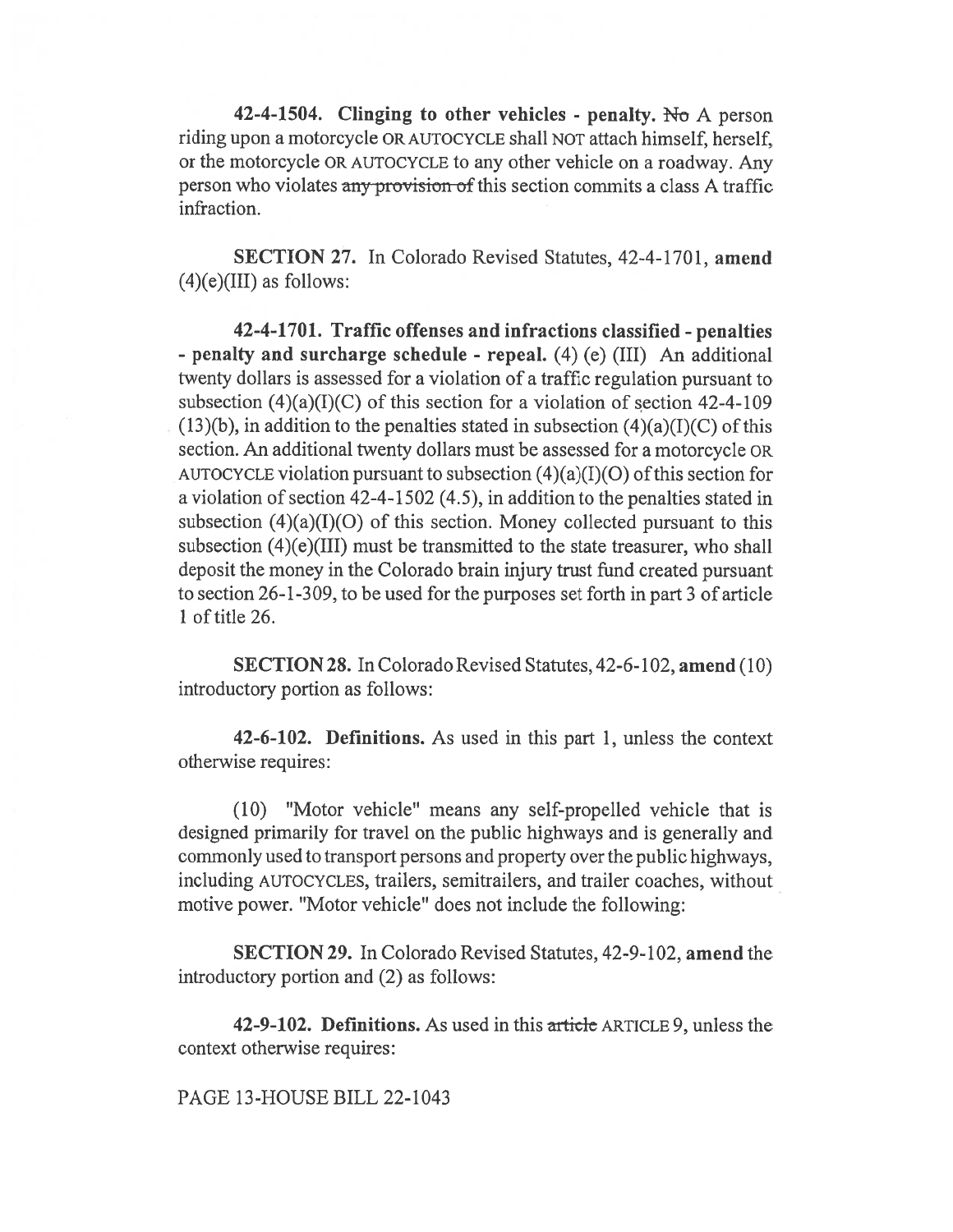(2) (a) "Motor vehicle" means every self-propelled vehicle intended primarily for use and operation on the public highways.

(b) The term does not include:

(I) Trucks and truck tractors having a gross vehicle weight of more than eight thousand five hundred pounds; nor does it include

(II) Farm tractors and other machines and tools used in the production, harvesting, and care of farm products; nor does it include OR

(III) Motorcycles OR AUTOCYCLES.

SECTION 30. In Colorado Revised Statutes, 43-4-804, amend  $(1)(a)(I)(A)$  as follows:

43-4-804. Highway safety projects - surcharges and fees crediting of money to highway users tax fund - definition. (1) On and after July 1, 2009, the following surcharges, fees, and fines shall be collected and credited to the highway users tax fund created in section 43-4-201 (1)(a) and allocated to the state highway fund, counties, and municipalities as specified in section 43-4-205 (6.3):

(a) (I) A road safety surcharge, which, except as otherwise provided in subsections  $(1)(a)(III)$  and  $(1)(a)(VI)$  of this section, is imposed for any registration period that commences on or after July 1, 2009, upon the registration of any vehicle for which a registration fee must be paid pursuant to part 3 of article 3 of title 42 and is also imposed upon any item of special mobile machinery that is covered by a registration exempt certificate issued by the department of revenue in accordance with section 42-3-107 (16)(g). Except as otherwise provided in subsections (1)(a)(IV),  $(1)(a)(V)$ , and  $(1)(a)(VIII)$  of this section, the amount of the surcharge is:

(A) Sixteen dollars for a motorcycle, as defined in section 42-1-102 (55); AN AUTOCYCLE, AS DEFINED IN SECTION 42-1-102 (7.5); or any vehicle that weighs two thousand pounds or less;

SECTION 31. In Colorado Revised Statutes, 44-20-108, amend  $(1)(b)$  as follows:

PAGE 14-HOUSE BILL 22-1043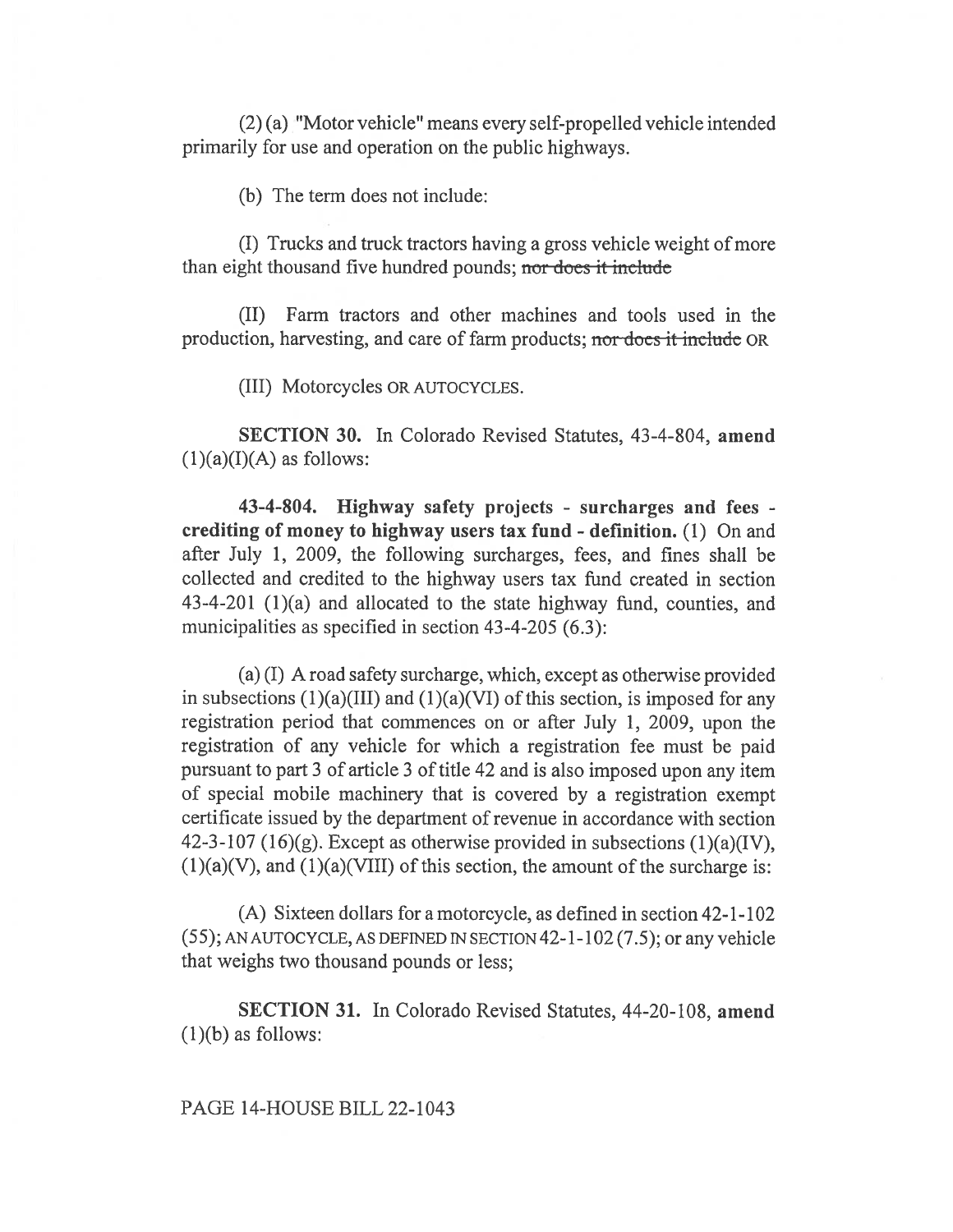44-20-108. Classes of licenses. (1) The following classes of licenses are issued under this part 1:

(b) Used motor vehicle dealer's license, shall permit WHICH PERMITS the licensee to engage in the business of selling, exchanging, leasing, or offering used motor vehicles only. The license shall also permit PERMITS a licensee to negotiate for a consumer the sale, exchange, or lease of used and new motor vehicles not owned by the licensee, except those vehicles defined in section 42-1-102  $(55)$   $(7.5)$  AND  $(55)$  as AUTOCYCLES OR motorcycles and section 33-14.5-101 (3) as off-highway vehicles; however, prior to completion of the sale, exchange, or lease of a motor vehicle not owned by the licensee, the licensee shall disclose in writing to the consumer whether the licensee will receive any compensation from the consumer and whether the licensee will receive any compensation from the owner of the motor vehicle as a result of the transaction. If the licensee receives compensation from the owner of the motor vehicle as a result of the transaction, the licensee shall include in the written disclosure the name of the owner from whom the licensee will receive compensation. This form of license shall permit PERMITS not more than two persons named therein IN THE LICENSE, who shall be owners or part owners of the business of the licensee, to act as motor vehicle salespersons.

SECTION 32. In Colorado Revised Statutes, 44-20-124, amend  $(1)(x)(II)$  as follows:

44-20-124. Unlawful acts. (1) It is unlawful and a violation of this part 1 for any manufacturer, distributor, or manufacturer representative:

(x) To require, coerce, or attempt to coerce a motor vehicle dealer to substantially alter a facility or premises if:

(II) (A) EXCEPT AS PROVIDED IN SUBSECTION  $(1)(x)(II)(B)$  OF THIS SECTION, the motor vehicle dealer: Sells only motorcycles, AUTOCYCLES, MOTORCYCLES AND AUTOCYCLES, or motorcycles, AUTOCYCLES, and powersports vehicles; the facility or premises has been altered within the last ten years at a cost of more than twenty-five thousand dollars; and the alteration was required and approved by the manufacturer, distributor, or manufacturer representative. except that

(B) This subsection  $(1)(x)$  SUBSECTION  $(1)(x)(II)$  does not apply to

PAGE 15-HOUSE BILL 22-1043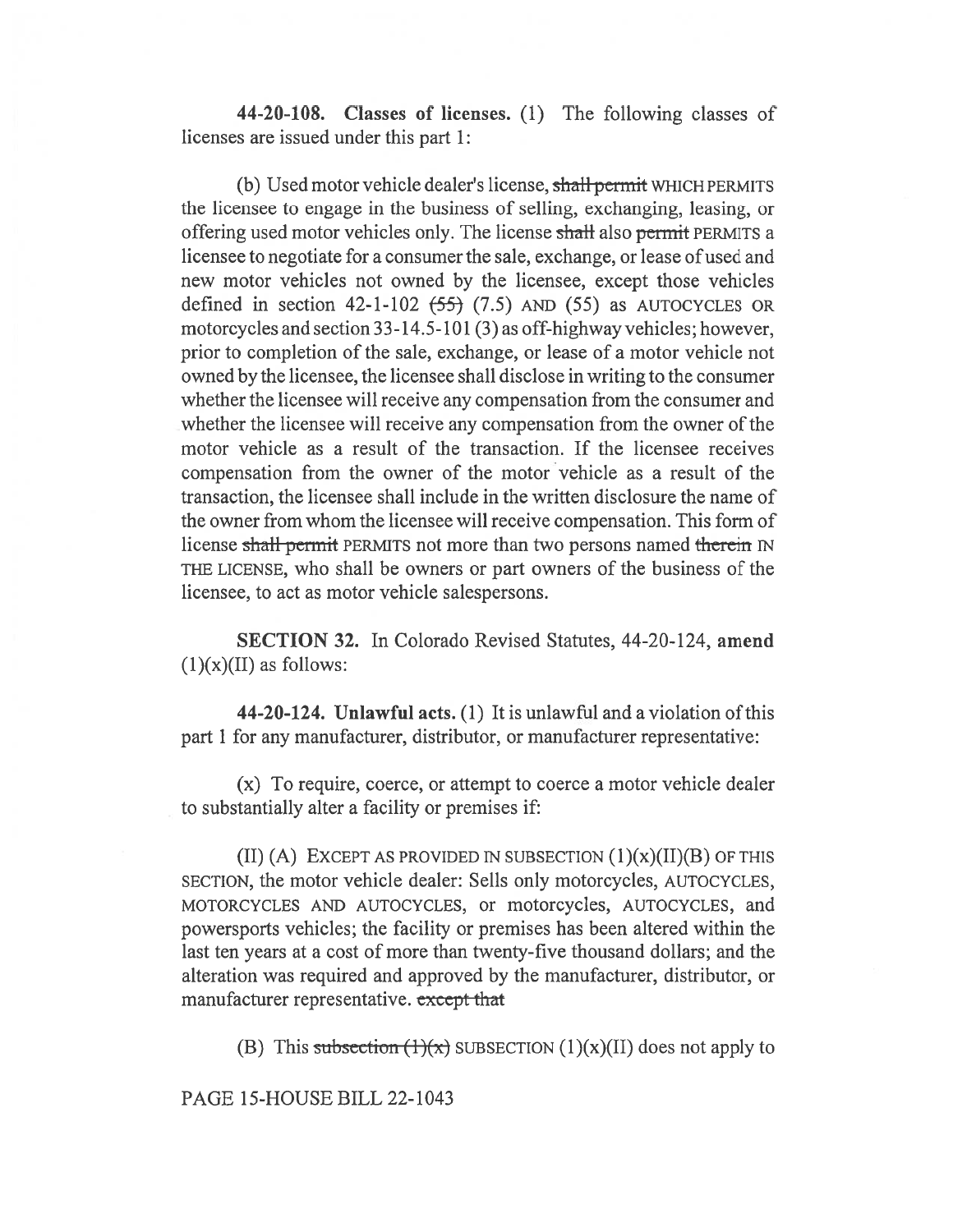improvements made to comply with health or safety laws; to improvements made to accommodate the technology requirements necessary to sell or service a line-make; to technological improvements related to electric, automated, compressed natural gas, and fuel-cell motorcycles and powersports vehicles; or to improvements made to install or upgrade electric vehicle charging equipment.

SECTION 33. Appropriation. For the 2022-23 state fiscal year, \$15,976 is appropriated to the department of revenue for use by the division of motor vehicles. This appropriation is from the general fund. To implement this act, the department may use this appropriation for DRIVES maintenance and support.

SECTION 34. Act subject to petition - effective date applicability. (1) This act takes effect January 1, 2023; except that, if a referendum petition is filed pursuant to section 1 (3) of article V of the state constitution against this act or an item, section, or part of this act within the ninety-day period after final adjournment of the general assembly, then the act, item, section, or part will not take effect unless approved by the people at the general election to be held in November 2022 and, in such case, will take effect January 1, 2023, or on the date of the official declaration of the vote thereon by the governor, whichever is later.